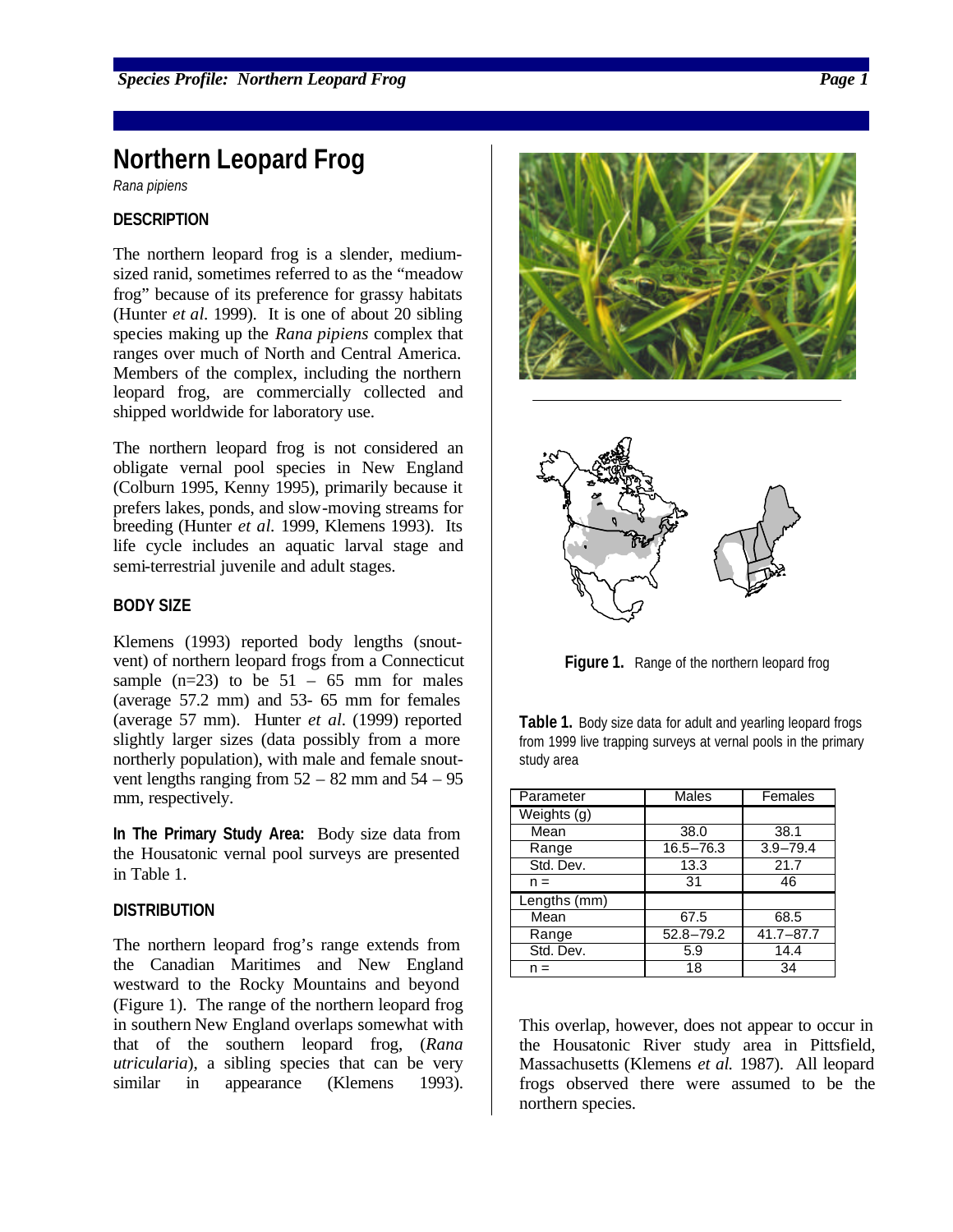*Species Profile: Northern Leopard Frog Page 2*

In Massachusetts, the range of the northern leopard frog is largely limited to northcentral and northeastern regions of the state, with localized populations also found in the Connecticut and Housatonic drainage basins. It is considered a relatively uncommon frog here, restricted to grassy riparian and floodplain habitats.

# **MIGRATION**

Migration of northern leopard frogs is limited to movements between aquatic breeding and wintering habitats and nearby summer feeding areas. Summer movements of adult frogs include mostly short-distance (e.g., a few meters to 45 m) nocturnal travel on the home range. More extensive adult summer movements to areas outside the home area have been observed during nocturnal rains, in which travel distances exceeded 100 – 200 m (Dole 1965). Little is known about these large-scale movements. Fall migrations to the overwintering sites sometimes cover distances of up to 2 miles (Merrell 1970) as evidenced by adult captures far from any suitable waterbody.

## **HABITAT**

Northern leopard frogs are considered semiterrestrial amphibians. They breed and overwinter in water bodies, but the adults spend the entire post-breeding summer period (i.e., July, August, and early September) in grassy meadows, open shrub areas, or damp woods, often far from any water (Dole 1965, Hunter *et al.* 1999, Klemens *et al.* 1987, Merrell 1970). In southern New England, they appear to be restricted to floodplains along large streams and rivers, wetlands along lake margins, and meadows adjacent to freshwater and brackish tidal wetlands. They often inhabit cattle pastures and hay fields, but otherwise seem to avoid severely disturbed or polluted sites (Klemens 1993). In the spring, leopard frogs are attracted to vegetated shorelines by a greater abundance of food, moderated temperatures, and protective cover (Dole 1967a).

The preferred summer feeding habitat for adults is damp, grassy meadow with vegetation 6 inches to 1 foot high, though they have been shown to inhabit damp wooded areas as well (Hunter *et al.* 1999, Merrell 1970). In a Maine peatlands study, northern leopard frogs were found to be most abundant in streamside meadow habitats (Stockwell and Hunter 1989). Whitlock *et al.* (1994) indicate that the optimal summer habitat for northern leopard frogs includes pools of standing water surrounded by wet meadow with a broad transition to upland fields or pasture.

In fair weather, adults using grassy areas typically spend days sitting quietly in "forms," resting spots where the vegetation has been pushed aside so that the frog's underside is in contact with bare, moist soil. The soil moisture is absorbed through the frog's groin area, aiding hydration. Dew is also absorbed in this manner, and the frogs are known to move off the forms onto wet vegetation when sufficient soil moisture is not available (Dole 1967b).

During summer, northern leopard frogs do not use water to avoid predation as do other ranids (i.e., the green frog), but rather hop in a zig-zag fashion into thick vegetation (Klemens 1993). In fall and early spring, however, adult and juvenile leopard frogs more typically inhabit immediate shoreline areas and are known to take cover by diving into water and remaining temporarily submerged (Merrell 1970). Northern leopard frogs do not tolerate freezing conditions and must return to water to hibernate for the winter months (see Hibernation below).

The preferred breeding habitat of the northern leopard frog varies somewhat depending on geographic location (and possibly which species of the complex it belongs to). In New England, leopard frogs choose primarily shallow water bodies with emergent vegetation, including lake inlets and shallow, weedy shores, small ponds, slow-moving streams and backwaters (DeGraaf and Yamasaki 2001, Hunter 1999, Klemens 1993). In the Midwestern states, leopard frogs breed primarily in shallow ponds (with either temporary or permanent hydrology), though the juveniles leave the breeding ponds for the shores of larger waterbodies after metamorphosis (Merrel 1970).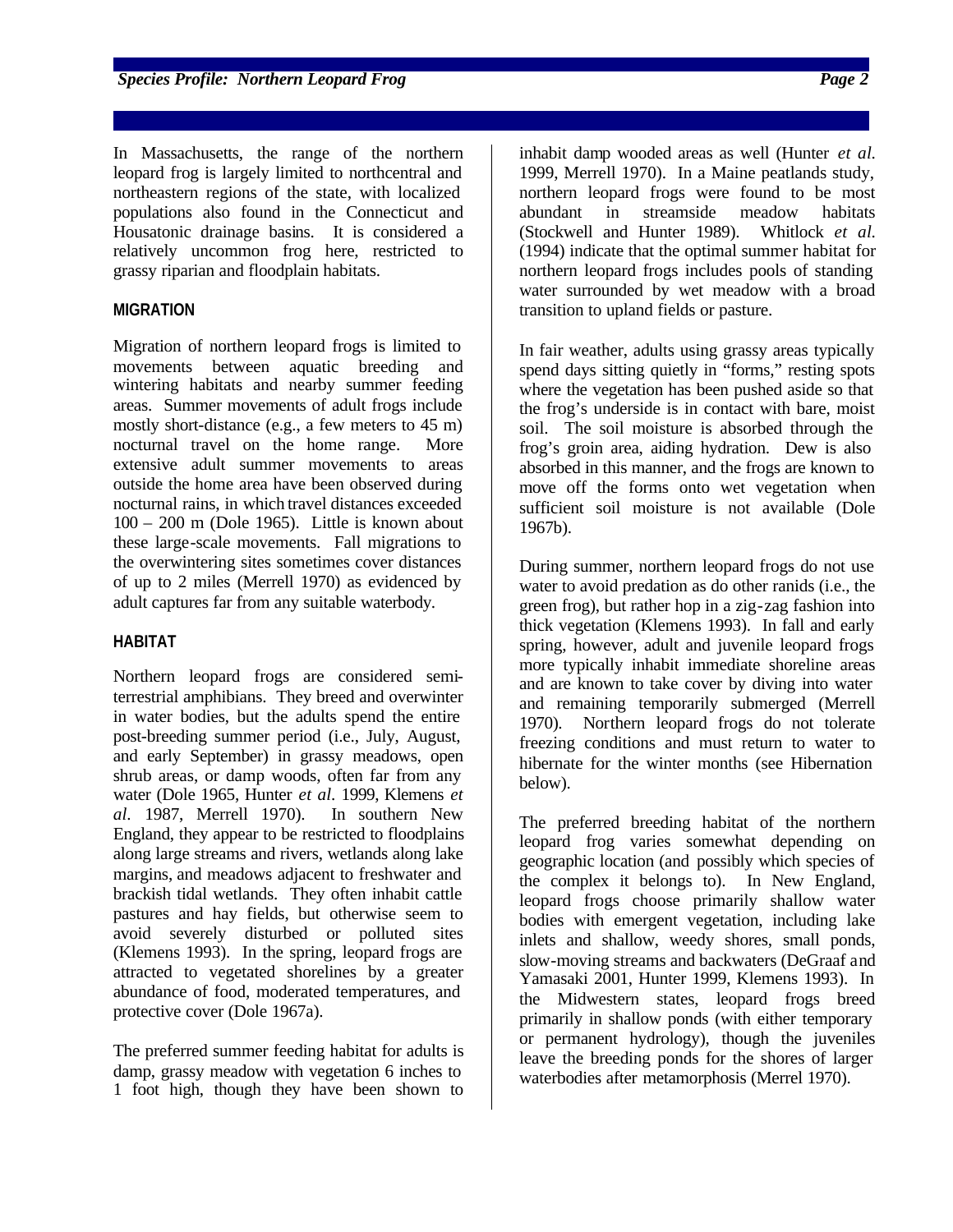**Species Profile: Northern Leopard Frog Page 3** 

**In The Primary Study Area:** Data on habitat use by northern leopard frogs from the Housatonic ecocharacterization and vernal pool studies (1998 – 2000) are presented in Table 2.

# **HIBERNATION**

Northern leopard frogs hibernate underwater from October or November to March or April (DeGraaf and Yamasaki 2001, Hunter *et al.* 1999). Emery *et al.* (1972) observed wintering leopard frogs on the bottom of an ice-covered pond in Ontario, Canada. These frogs were found hibernating in shallow excavated pits on the surface of the mud bottom at water depths of about 3 m. Though some frogs were covered with a thin layer of silt and others were completely uncovered, all maintained a clear space along their sides, presumably to facilitate sufficient respiration. Hibernating frogs exhibited some movement, albeit very slow. Cunjak (1986) observed a small number of leopard frogs overwintering in running water in a variety of stream types (e.g., riffles, pools, and runs) in southern Ontario. Both adult and juvenile frogs were found, typically in open crevices under rubble (rock diameter  $= 13 - 40$  cm) in areas where there was only minimal silt deposition. Animals were found to be quite torpid but capable of swimming. Mean water depth in the hibernation areas was 85.5 cm, and mid-depth velocities averaged 22.5 cm/s. Cunjak (1986) speculates that the current provided aeration and prevented deoxygenation, which may be a cause of winter mortality in pond habitats. Northern leopard frogs also sometimes hibernate in caves (DeGraaf and Yamasaki 2001).

# **HOME RANGE AND TERRITORIALITY**

Adult northern leopard frogs show marked fidelity to home areas, with individuals remaining in a relatively confined area for most of the summer and returning to that area after nighttime excursions and the following year after hibernation and breeding (Dole 1968). They are especially active during rainy nights, when they will often move to warm road surfaces. It is thought that temperature (air and water) may play a major role in the timing of leopard frog movements between wintering and breeding areas and between summering and

|                                                 |                     |                                      |            |                    | <b>Habitat Codes and Natural Community Classifications</b>        |                                |                                      |                                |                             |                           |            |                      |                                        |                                                  |                                         |                                                     |                   |                           |                       |                         |
|-------------------------------------------------|---------------------|--------------------------------------|------------|--------------------|-------------------------------------------------------------------|--------------------------------|--------------------------------------|--------------------------------|-----------------------------|---------------------------|------------|----------------------|----------------------------------------|--------------------------------------------------|-----------------------------------------|-----------------------------------------------------|-------------------|---------------------------|-----------------------|-------------------------|
| <b>Wetland Habitats</b>                         |                     |                                      |            |                    |                                                                   |                                |                                      |                                | <b>Terrestrial Habitats</b> |                           |            |                      |                                        |                                                  |                                         |                                                     |                   |                           |                       |                         |
| <b>ROW</b>                                      | ROW &<br>PAB        |                                      | <b>SHO</b> | <b>PFO</b>         |                                                                   | PEM<br>PSS                     |                                      | <b>WM</b>                      | <b>VP</b>                   | SW                        | <b>MW</b>  | <b>HW</b>            |                                        |                                                  | OF                                      | <b>AGR</b>                                          | <b>RES</b>        |                           |                       |                         |
| stream<br>Medium-gradient                       | Low-gradient stream | beach<br>and<br>pointbar<br>Riverine | Mud flat   | swamp<br>Red maple | ash-red maple-tamarack<br>swamp<br>seepage<br>calcareous<br>Black | Transitional floodplain forest | forest<br>floodplain<br>High-terrace | Shrub swamp                    | emergent marsh<br>Deep      | emergent marsh<br>Shallow | Wet meadow | Woodland vernal pool | Spruce-fir-northern hardwood<br>forest | Northern hardwoods-hemlock-<br>white pine forest | Successional northern hardwoo<br>forest | oak-sugar maple transitiona<br>forest<br><b>Red</b> | Rich mesic forest | ssland<br>gra<br>Cultural | Agricultural cropland | Residential development |
| Y                                               | Y                   |                                      |            | B                  | B                                                                 | B                              | B                                    | B                              | Y                           | B                         | B          | B                    |                                        |                                                  | B                                       | B                                                   | B                 | B                         | B                     |                         |
| ROW = Riverine Open Water<br>$VP = Vernal Pool$ |                     |                                      |            |                    |                                                                   |                                |                                      |                                |                             |                           |            |                      |                                        | Season of Use                                    |                                         |                                                     |                   |                           |                       |                         |
| $SHO =$ Shorelines                              |                     |                                      |            |                    |                                                                   |                                |                                      | SW = Softwood Forests          |                             |                           |            |                      |                                        |                                                  | $B = B$ reeding                         |                                                     |                   |                           |                       |                         |
| PFO = Palustrine Forested                       |                     |                                      |            |                    |                                                                   |                                |                                      | $MW = Mixed Forests$           |                             |                           |            |                      |                                        |                                                  | $M =$ Migration                         |                                                     |                   |                           |                       |                         |
| PSS = Palustrine Scrub-Shrub                    |                     |                                      |            |                    |                                                                   |                                |                                      | $HW = Hardwood Forests$        |                             |                           |            |                      |                                        |                                                  | $W =$ Wintering                         |                                                     |                   |                           |                       |                         |
| PEM = Palustrine Emergent                       |                     |                                      |            |                    |                                                                   |                                |                                      | OF = Open Fields               |                             |                           |            |                      |                                        |                                                  | $Y = Year$ -round                       |                                                     |                   |                           |                       |                         |
| $WM = Wet Meadow$                               |                     |                                      |            |                    |                                                                   |                                |                                      | $AGR =$ Agricultural Croplands |                             |                           |            |                      |                                        |                                                  | Shading = observed in study area        |                                                     |                   |                           |                       |                         |
| PAB = Palustrine Aquatic Bed                    |                     |                                      |            |                    |                                                                   |                                | $RES = Residential$                  |                                |                             |                           |            |                      |                                        |                                                  |                                         |                                                     |                   |                           |                       |                         |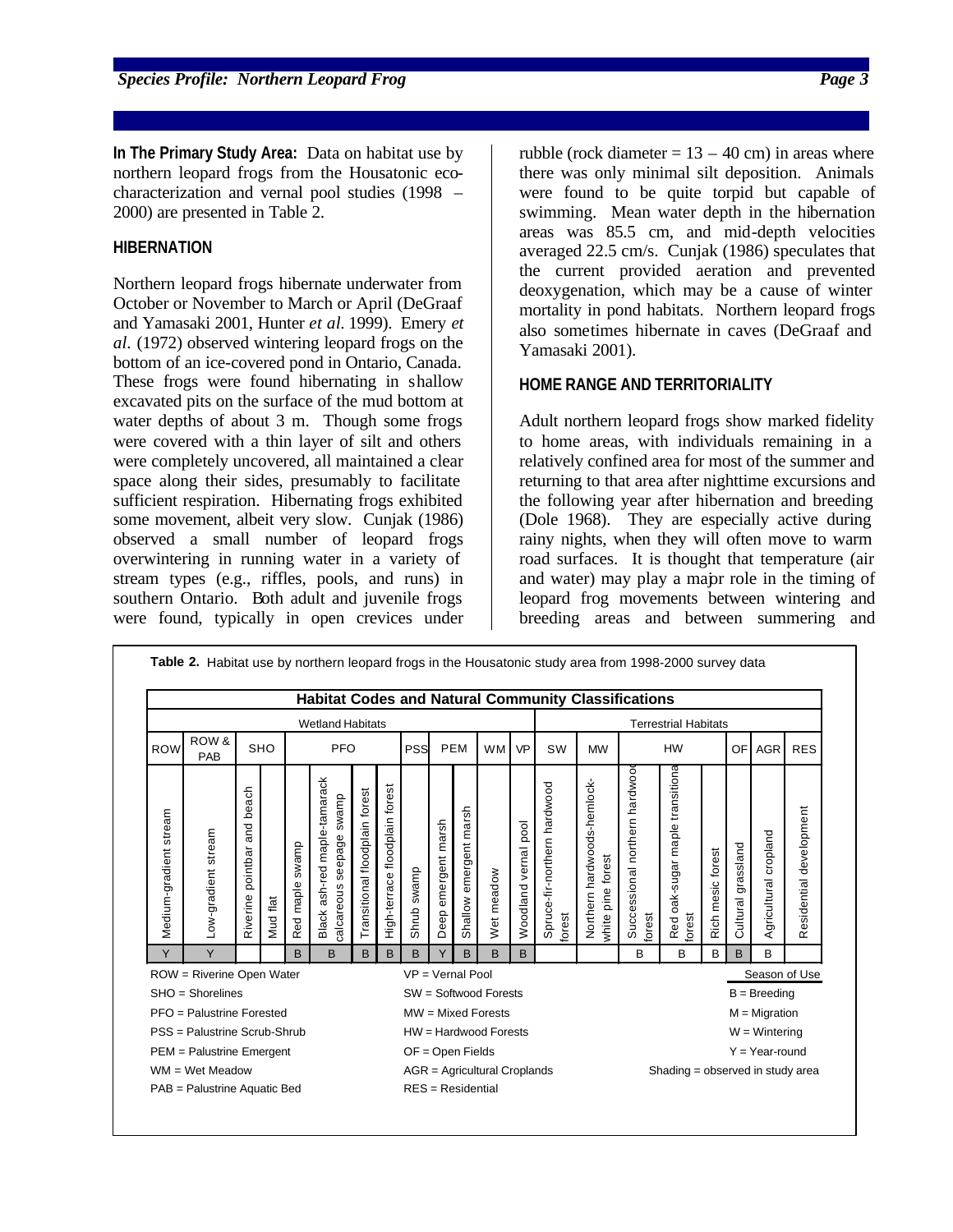**Species Profile: Northern Leopard Frog 44 and 2009 Page 44 and 2009 Page 44 and 2009 Page 44 and 30 and 30 and 40 and 40 and 40 and 40 and 40 and 40 and 40 and 40 and 40 and 40 and 40 and 40 and 40 and 40 and 40 and 40 an** 

wintering areas (Merrell 1970). In one study, leopard frogs showed excellent homing ability when displaced moderate distances (i.e.,  $\langle 1 \text{ km} \rangle$ ) from their home area (Dole 1968).

# **BREEDING**

Northern leopard frogs in southern New England begin their migration from hibernation sites to the breeding sites in early spring (mid- to late March), slightly later than the wood frog (Klemens 1993, Degraaf and Yamasaki 2001, Whitlock *et al.* 1994). The breeding period lasts  $7 - 28$  days, and by late April to early May, the egg masses have been deposited (Hunter *et al.* 1999, Klemens 1993). Timing of migration from the underwater hibernation sites may be most related to temperature gradient. Merrell (1970) reports that adult northern leopard frogs (presumably populations in the Midwest) leave the hibernation waters when the air temperature is about  $50^{\circ}$ F, and that the sexually-immature frogs tend to remain in the larger waterbodies while the mature individuals begin their migration to the breeding sites. Water temperature plays a role in the selection of a breeding pond, with the frogs avoiding large ponds that do not warm rapidly and very shallow ponds that experience pronounced diurnal temperature fluctuations. The frogs also seem to choose the warmest spots of the ponds for breeding and egg-laying, often in open areas without a canopy.

Male leopard frogs are presumably not territorial (Hunter *et al.* 1999). They gather together in dense groups in shallow water and actively seek the females. Coupling is by pectoral amplexus, which lasts for about 24 hours or less. The individual egg clutches, which contain 2,000 to 6,500 eggs, are laid in shallow water either singularly or in communal masses of 25 to 40 clutches. The eggs become attached to submerged twigs or vegetation, or sometimes rest on the pond bottom. After the breeding and egg-laying period, the adults leave the breeding pond for their summer habitats and home areas (DeGraaf and Yamasaki 2001, Hunter *et al.* 1999, Wright and Wright 1949).

**In The Primary Study Area:** Documented leopard

frogs breeding sites within the Housatonic study area included river edges and relatively deep backwaters adjacent to grassy meadow floodplain areas. Although leopard frogs were trapped going into and out of the vernal pools, no breeding activity was observed in any of the isolated pools surveyed, and no groups of adults were seen in the primary study area. In general, male and female adult leopard frogs ( $n = 44$ ) were observed entering the vernal pools the first week of April, but they were caught leaving the pools within a day or two of entering.

# **GROWTH AND DEVELOPMENT**

Like many frog species, embryonic development of the northern leopard frog is temperature-dependent, and can be delayed by periods of cold weather. The eggs hatch in  $13 - 20$  days, and the tadpoles metamorphose 60 – 80 days after hatching (DeGraaf and Yamasaki 2001, Hunter *et al.* 1999). Northern leopard frog tadpoles are relatively large, up to 84 mm in length (Wright and Wright 1949). In southern New England, metamorphosis would likely occur from mid-July through mid-August. Newly-metamorphosed juvenile leopard frogs are  $20 - 30$  mm in length (snout to vent). Their growth rate is highest in the summer, slowing considerably in September (Hunter *et al.* 1999). These juvenile frogs leave the natal pond area and disperse (often during rains) into nearby grassy areas or towards the shoreline of larger bodies of water. At first, the young frogs stay close to open water, which they use for escape cover and thermoregulation, but they tend to range further and further from water as they grow (Merrell 1970).

## **FOOD HABITS AND DIET**

Foods of adult and juvenile northern leopard frogs include almost any kind of insect, as well as spiders, snails, and frogs. Linzey (1967) suggests that availability rather than preference determines food types, and reports that beetles (Coleoptera) are a staple in the diet of adults and juveniles probably because they are available throughout the active season. Moth and butterfly (Lepidoptera) larvae, grasshoppers and crickets (Orthoptera), bees, wasps and ants (Hymenoptera), and bugs (Hemiptera) are also particularly common (DeGraaf and Yamasaki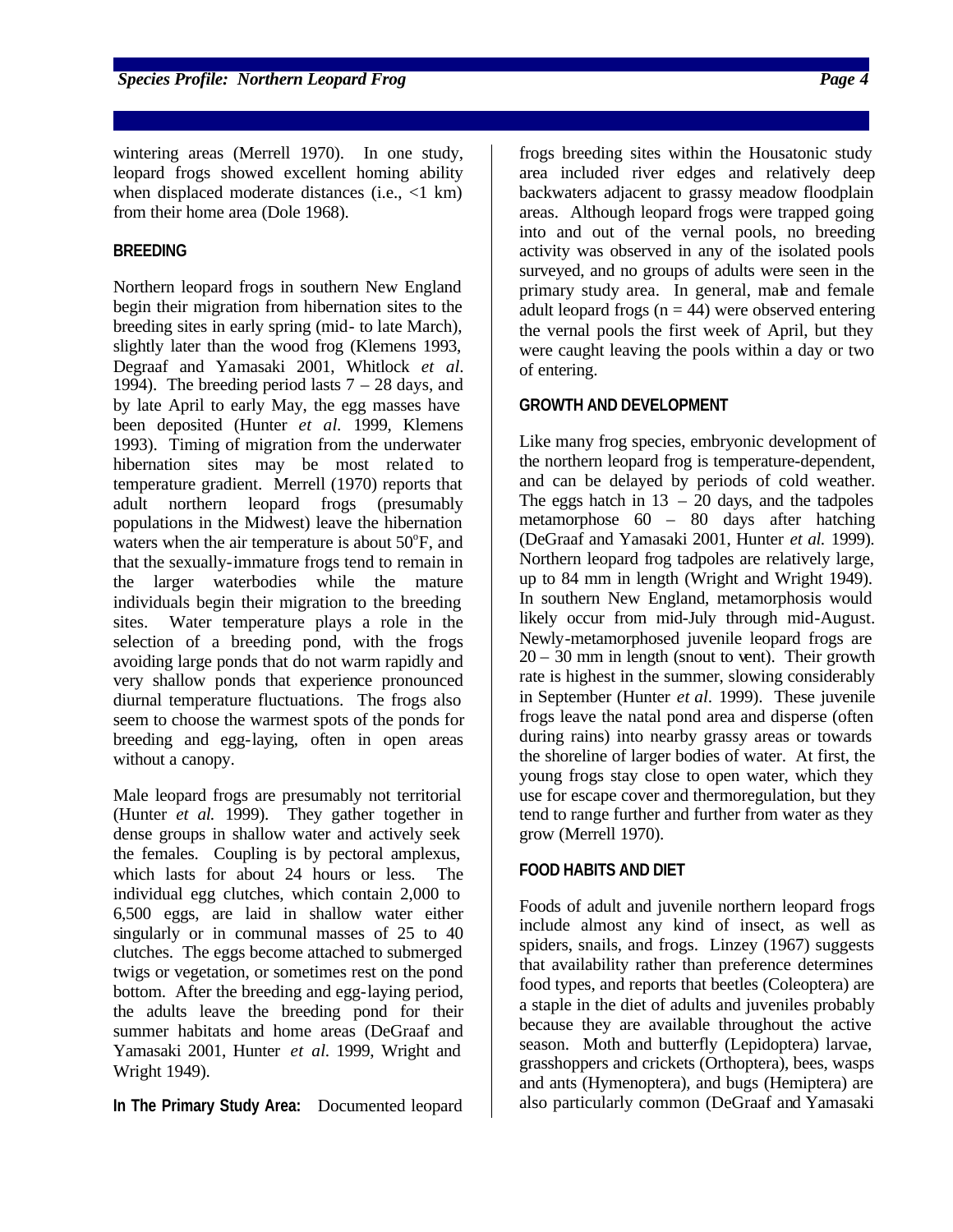2001, Knowlton 1944, Linzey 1967). Linzey (1967) found that vegetable matter can also make up a significant volume  $(10 - 20\%)$  of adult and juvenile food, and that the diet of adults was more diverse than that of juveniles in his study. Knowlton (1944) reported finding recently-shed frog skins and juvenile frogs in the stomachs of leopard frogs.

Leopard frog tadpoles are primarily herbivorous, consuming algae, plankton, and small plant materials (detritus) from the substrate and the undersides of aquatic vegetation within the natal pond (Hunter *et al.* 1999).

## **POPULATIONS AND DEMOGRAPHY**

**Survivorship:** No specific information was found on the survivorship of the northern leopard frog. Based on data from other ranids like the wood frog, it is expected that survivorship at each of the various life stages would be variable and affected by factors such as weather, predation, environmental stresses, competition for limited resources (i.e., density-dependent factors), and geographic location. As with other amphibians, predation pressure on eggs and larvae is likely high, and juvenile mortality varies more than adult mortality (Duellman and Trueb 1986). The percent survival from egg stage to adult stage is probably very low, which is typical for amphibian species with similar reproductive strategies.

**Age at Maturity and Life Span:** Little information is available regarding the age at first breeding for the northern leopard frog in the Northeast. In Michigan, leopard frogs (presumably both males and females) were reported to mature sexually at 3 years of age (Force 1933, as cited in DeGraaf and Yamasaki 2001). Other sources (Hunter *et al.* 1999) say that age of first breeding may occur 1 year after transformation, but more typically 2 years from the egg stage. No specific information was found regarding the average life span of the northern leopard frog in the wild.

**Mortality:** Factors contributing to adult and juvenile leopard frog mortality are not well understood. Predation, road mortality, diseases and parasites, winter kill, and desiccation during

periods of low rainfall all contribute to leopard frog mortality. Other factors, including environmental stresses and collection for commercial sale and human consumption have been identified (Hunter *et al.* 1999). The role of density-dependent factors in survivorship and overall population regulation is not well understood.

**Enemies:** Adult and juvenile northern leopard frogs have few defenses against predators, but they are often effective at avoiding capture by leaping into thick vegetative cover. In breeding habitats, adults fall prey to fish, water snakes, snapping turtles, herons, mink, raccoon, skunk, fox, and coyote. The eggs and juveniles are fed upon by leeches, caddisfly, mayfly, and dragonfly larvae, predaceous diving beetles, salamanders, adult frogs and toads, turtles, snakes (particularly eastern garter), herons, ducks, grebes, blackbirds, birds, and various carnivorous mammals (DeBenedictis 1974, Hunter *et al.* 1999, Whitlock *et al.* 1994).

# **STATUS**

**General:** The northern leopard frog is considered to be an indicator of high quality, specialized wetlands. Though locally common in some floodplain areas, it is relatively rare in the Northeast region, and there is evidence that this species has been extirpated at many sites in southern New England as a result of flood control measures, impoundments, and other types of developments that have altered wetlands (Klemens 1993). Excessive collection for the scientific supply market has also contributed to the decline of northern leopard frog in Canada and the United States, and massive, continent-wide die-offs (not well understood) were reported in the 1970s and 1980s. Environmental stresses, including low pH and high concentrations of metals and chemicals from pesticides and fertilizers, have been shown to have detrimental effects on leopard frogs and tadpoles. Other possible factors contributing to declines include road mortality and increased ultraviolet-B radiation caused by the thinning ozone layer (Freda and McDonald 1990, Hunter 1999).

**In The Primary Study Area:** Leopard frogs were the second most common amphibian species observed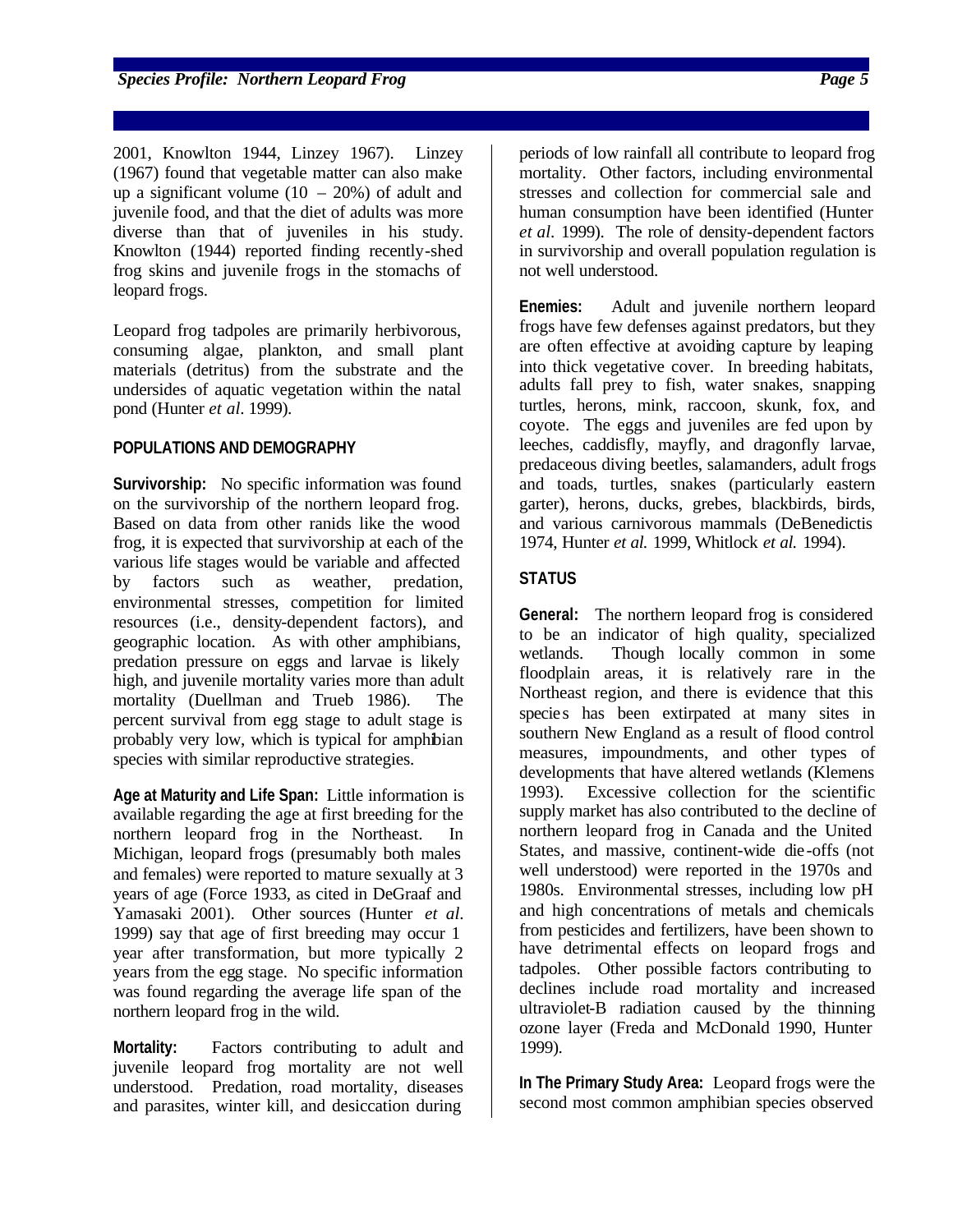**Species Profile: Northern Leopard Frog** *Page Page Page Page Page Page Page Page Page Page Page Page Page Page Page Page Page Page Page Page Page Page Page Page Page Page* 

during the vernal pool surveys in 1999. Approximately 154 leopard frogs were caught in pitfall traps as they entered the four vernal pools in the study, as compared to 1,300 wood frogs, 87 green frogs, and 70 spotted salamanders.

Figure 2 illustrates the locations within the primary study area where leopard frogs were observed during the 1998, 1999, and 2000 field studies.

#### **REFERENCES**

- Colburn, E.A. 1995. Certified: A Citizen's Step-By-Step Guide to Protecting Vernal Pools. March 1995. Sixth ed. Massachusetts Audubon Society, Lincoln, MA.
- Cunjak, R.A. 1986. Winter habitat of northern leopard frogs, *Rana pipiens*, in a southern Ontario stream. Canadian Journal of Zoology 64:255-257.
- DeBenedictis, P.A. 1974. Interspecific competition between tadpoles of *Rana pipiens* and *Rana sylvatica*: an experimental field study. Ecological Monographs 44:129-151.
- DeGraaf, R.M., and M. Yamasaki. 2001. New England Wildlife: Habitat, Natural History, and Distribution. University Press of New England, Hanover, NH.
- Dole, J.W. 1965. Summer movements of adult leopard frogs, *Rana pipiens* Schreber, in northern Michigan. Ecology 46(3):236-255.
- Dole, J.W. 1967a. The role of substrate moisture and dew in the water economy of leopard frogs, *Rana pipiens*. Copeia 1967(1):141-149.
- Dole, J.W. 1967b. Spring movements of leopard frogs, *Rana pipiens*, in northern Michigan. American Midland Naturalist 78:167-181.
- Dole, J.W. 1968. Homing in leopard frogs, *Rana pipiens*. Ecology 49(3):386-399.
- Duellman, W.E., and L. Trueb. 1986. Biology of Amphibians. John Hopkins University Press, Baltimore.

![](_page_5_Figure_13.jpeg)

**Figure 2.** Northern leopard frog sightings in the primary study area in 1998, 1999, and 2000.